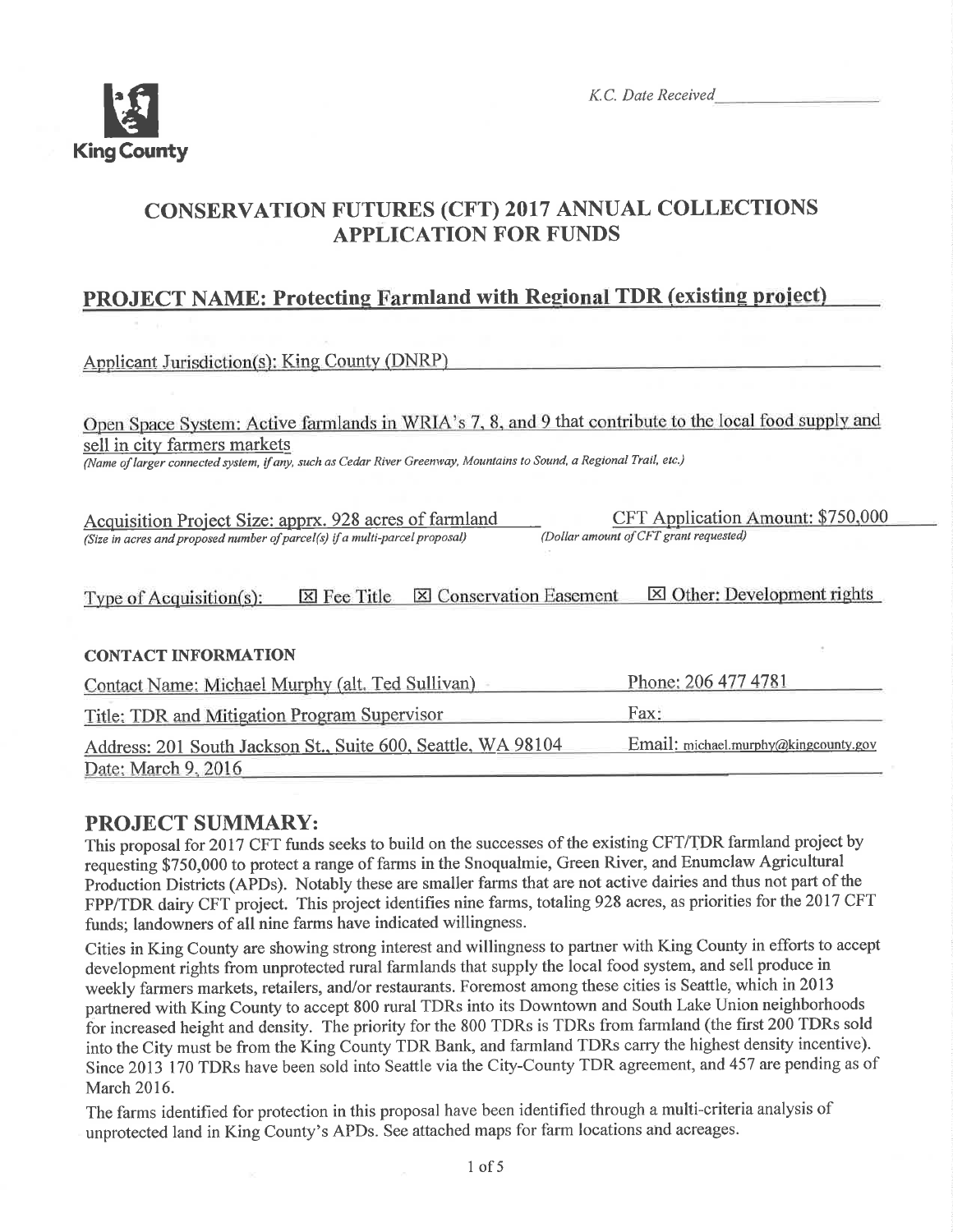#### 1. OPEN SPACE RESOURCES

Please review the attached evaluation criteria. For the **proposed acquisition parcel(s)**, please mark those criteria that apply and thoroughly, yet succinctly, describe in the space below how the proposed acquisition satisfies each marked criteria. Please clearly describe how these criteria might be met at a landscape level, and how they apply to individual parcels. If restoration is part of the plan, please briefly describe the cuwent conditìon and the hoped for restored condition that is the goal of the acquisition.

 $\boxtimes$ A. Wildlife habitat or rare plant reserve  $\Box$  E. Historic/cultural resources

- 
- 

- $\Sigma$ B. Salmon habitat and aquatic resources  $\Sigma$  F. Urban passive-use natural area/greenbelt<br> $\Sigma$ C. Scenic resources  $\Sigma$ G. Park/open space or natural corridor addit  $\boxtimes G$ . Park/open space or natural corridor addition
- $\Box$  D. Community separator  $\Box$  H. Passive recreation opportunity/unmet needs

Unprotected farm properties are critically important for local agriculture and food production. In addition, protecting farmland via TDR creates a connection with the County's urban population as many urban residents depend on these types of farm properties to supply local food at neighborhood farmers markets, restaurants, and food retailers.

Equally important, in these days of significant flooding, many of the farm properties identified for acquisition and/or protection have high flood retention value (i.e. very low percentages of impervious surface). Preservation of these properties will not only help retain local food production sources, but will also reduce the impact of future flooding which is predicted to increase with climate change. Many of these farm properties also have iparian and salmon habitats which can be permanently protected from development impacts through permanent TDR conservation easements. The TDR easements can enable and facilitate the restoration of these important habitats and ecological fimctions on private lands.

In addition, these farmlands provide significant viewshed and scenic benefits from the public roads that cross the County's rural agricultural areas.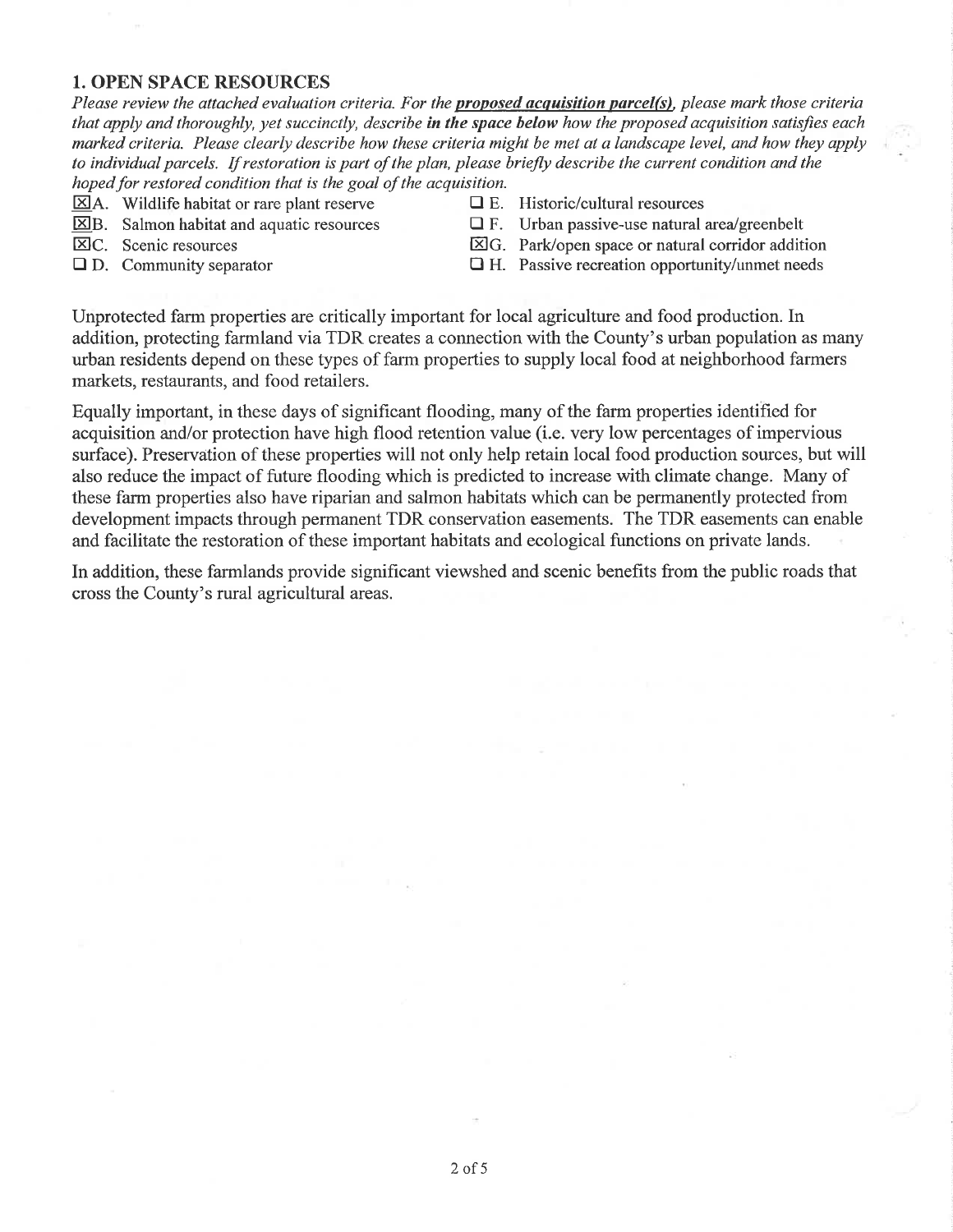### 2. ADDITIONAL FACTORS

For the proposed acquisition parcel(s), please mark all criteria that apply and thoroughly, yet succinctly, describe in the space below how the proposed acquisition satisfies each marked criteria.

- $\Box$  A. Educational/interpretive opportunity
- $\boxtimes$  B. Threat of loss of open space resources
- $\boxtimes$  C. Ownership complexity/willing seller(s)/ownership interest proposed
- $\Box$  D. Partnerships Describe any public or private partnerships that will enhance this project
- El E. Is the property identified in an adopted park, open space, comprehensive, or community plan?
- El F. Transferable Development Credits (TDC) participation

This project will specifically advance the King County Executive's initiative for local farm protection and local food production as described in the Executive's 2015 "Kitchen Cabinet" goals. Specifically, this project will:

(1) Advance the goals of (a) protecting farmland currently in production, and (b) increasing acreage in agricultural production by 400 acres annually.

(2) Sustain an "opportunity fund" to protect a range of different types of farmland, using TDR and CFT funds. The County is increasingly finding out about farm landowners' interest and willingness to sell development rights and protect their farm at varying times that do not line up with the timing of the CFT applications. This project seeks to continue and sustain the farmland protection CFT/TDR fund to secure easements and/or fee purchases of farmland (for the County to lease in the future) to enable quick action to protect farms.

All CFT funds will be matched with TDR bank funds received through sales of development rights. Development rights have been sold from the Huschle, Jubilee, Sinnema, Summer Run, and Strom farms Additionally, sales of more than 457 farm and forest TDRs to Seattle developers are pending and expected to occur in 2016/17, which will likely result in more than \$10 million in sales revenue. This revenue will be available to match CFT funding at least 1:1. This revolving of funds through TDR sales leverages scarce CFT acquisition funds resulting in more farmland protection. In so doing, this project "links" the growing urban population to the County's important rural agricultural lands, and helps catalyze city-county partnerships to transfer development rights from rural farm lands into cities.

King County has a population of roughly 2 million. The Puget Sound Regional Council (PSRC) predicts the current County population will increase 42Yo (724,000 new residents) by 2040. Based on the King County 2007 Buildable Lands Report, the rural and resource areas of the County will reach buildout, under current zoning, in the next 20-25 years. The next 20 years will see mounting pressure to develop some of King County's agricultural areas as the coming population seeks an increase in land supply for housing.

### 3. STEWARDSHIP AND MAINTENANCE

How will the property be stewarded and maintained? Does the property lend itself to volunteer stewardship opportunities? How will ongoing stewardship and maintenance efforts befunded?

Farmlands that receive a TDR conservation easement will be monitored and the easements maintained in coordination by the King County Farmlands Program and the King County TDR Program. Fee owners of the farms (farmers) will continue to steward the lands. Because placement of a conservation easement on a farm reduces the purchase/sale price, farmland becomes more affordable, which is a benefit to the agricultural community and the future viability of the agricultural industry.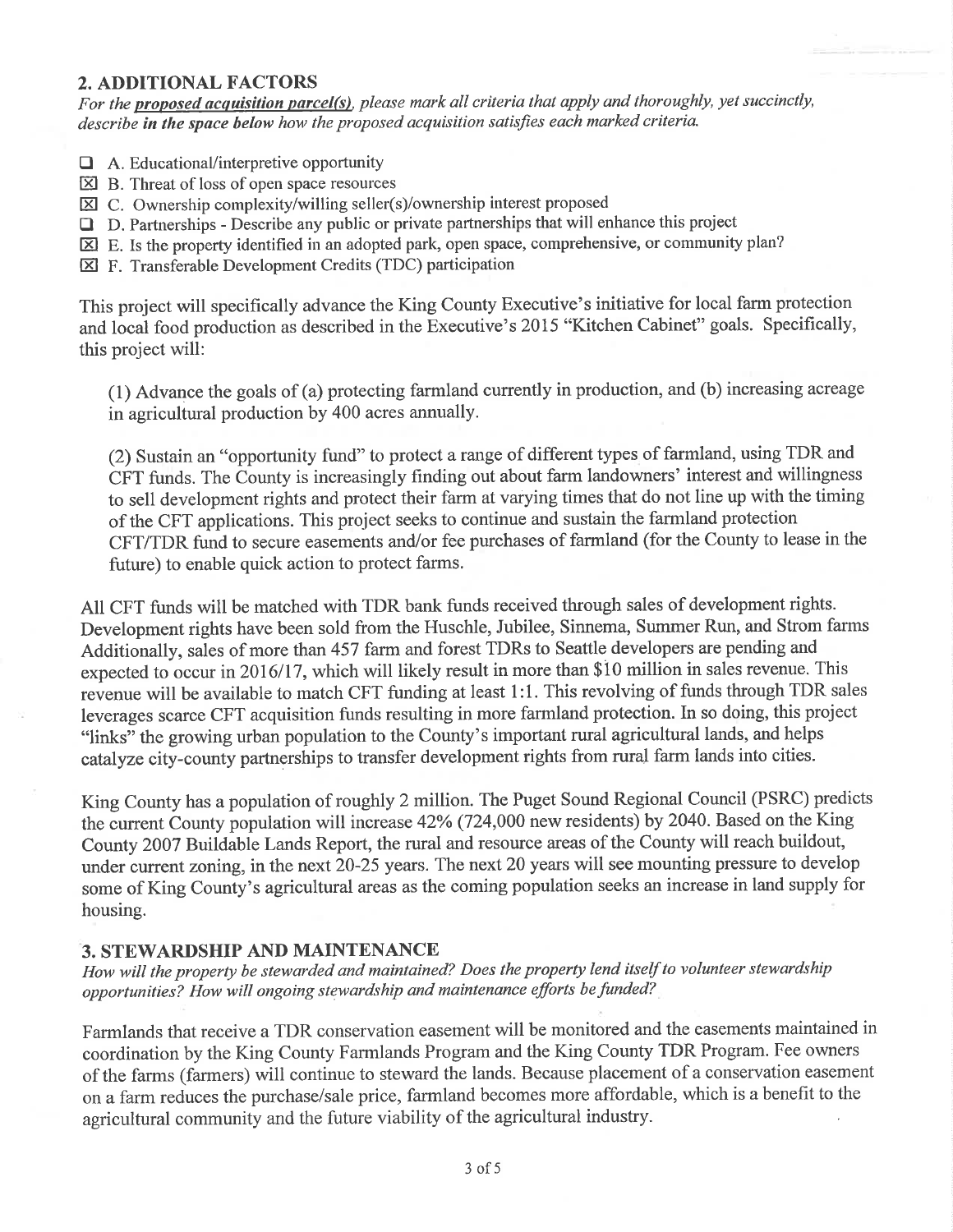### 4. PROJECT BUDGET

| 1) TOTAL CFT APPLICATION AMOUNT <sup>a</sup> | CFT: \$750,000 |
|----------------------------------------------|----------------|
| 2) TOTAL PEL APPLICATION AMOUNT <sup>o</sup> | PEL:           |

 $^a$ Allowable CFT acquisition costs (Ordinance 14714): The disbursement of funds shall be made only for capital project expenditures that include costs of acquiring real property, including interests in real property, and the þllowing costs: the cost of related relocation of eligible occupants, cost of appraisal, cost of appraisal review, costs of title insurance, closing costs, pro rata real estate taxes, recording fees, compensating tax, hazardous waste substances reports, directly related staff costs and related legal and administrative costs, but shall not include the cost of preparing applications for conservation futures funds.

<sup>b</sup>King County projects only, if applicable.

#### Estimation of property value:

Briefly note how land values have been estimated (i.e., appraisal, property tax assessment, asking price, letter of value or other means).

This estimate of cost is based on recent appraisals and closed farmland transactions. The appraisals determined the "before" value of the properly with development potential intact and the "after" value once the development rights were removed. The value of the development rights was the difference between the "before" and "after" values and provided the basis for the estimate shown below.

| <b>PROJECT COSTS</b>                                   | <b>ESTIMATED DOLLAR AMOUNT OR RANGE</b> |  |
|--------------------------------------------------------|-----------------------------------------|--|
| Total property interest value                          | \$3,000,000 (or more)                   |  |
| Title and appraisal work                               | \$25,000                                |  |
| Closing, fees, taxes                                   | \$25,000                                |  |
| Relocation                                             | n/a                                     |  |
| Hazardous waste reports                                | n/a                                     |  |
| Directly related staff, administration and legal costs | \$15,000                                |  |
| <b>Total Project Costs (CFT and other funds)</b>       | \$3,065,000                             |  |

| <b>MATCHING FUNDS: Existing Sources</b><br>(CFT can only provide a maximum of 50% of anticipated<br>project costs) | <b>DATE</b><br>(Expended or<br>Committed) | <b>DOLLAR AMOUNT</b><br>(Expended or Committed)                                                                                                                 |
|--------------------------------------------------------------------------------------------------------------------|-------------------------------------------|-----------------------------------------------------------------------------------------------------------------------------------------------------------------|
| <b>TDR Bank</b>                                                                                                    | 2016/2017                                 | \$789,000<br>Revenue from past and pending sales<br>will more than exceed match<br>requirement for past CFT and New CFT<br>(both Farmland and Dairies projects) |
| <b>Total CFT Funds Previously Received</b><br><b>This Project</b>                                                  | $2010 - 2016$                             | \$39,000 remains after closing on<br>previous farmland acquisitions (out of<br>\$1.97 million total award)                                                      |
| <b>Total Matching Funds and Past CFT Funds</b><br><b>Currently Identified</b>                                      |                                           | \$828,000                                                                                                                                                       |
| <b>Unidentified Remaining Match Need</b>                                                                           |                                           | \$0                                                                                                                                                             |

Unidentified remaining match need: What funds are anticipated and what is the time frame? Please briefly discuss how the unidentified remaining match need above will be met.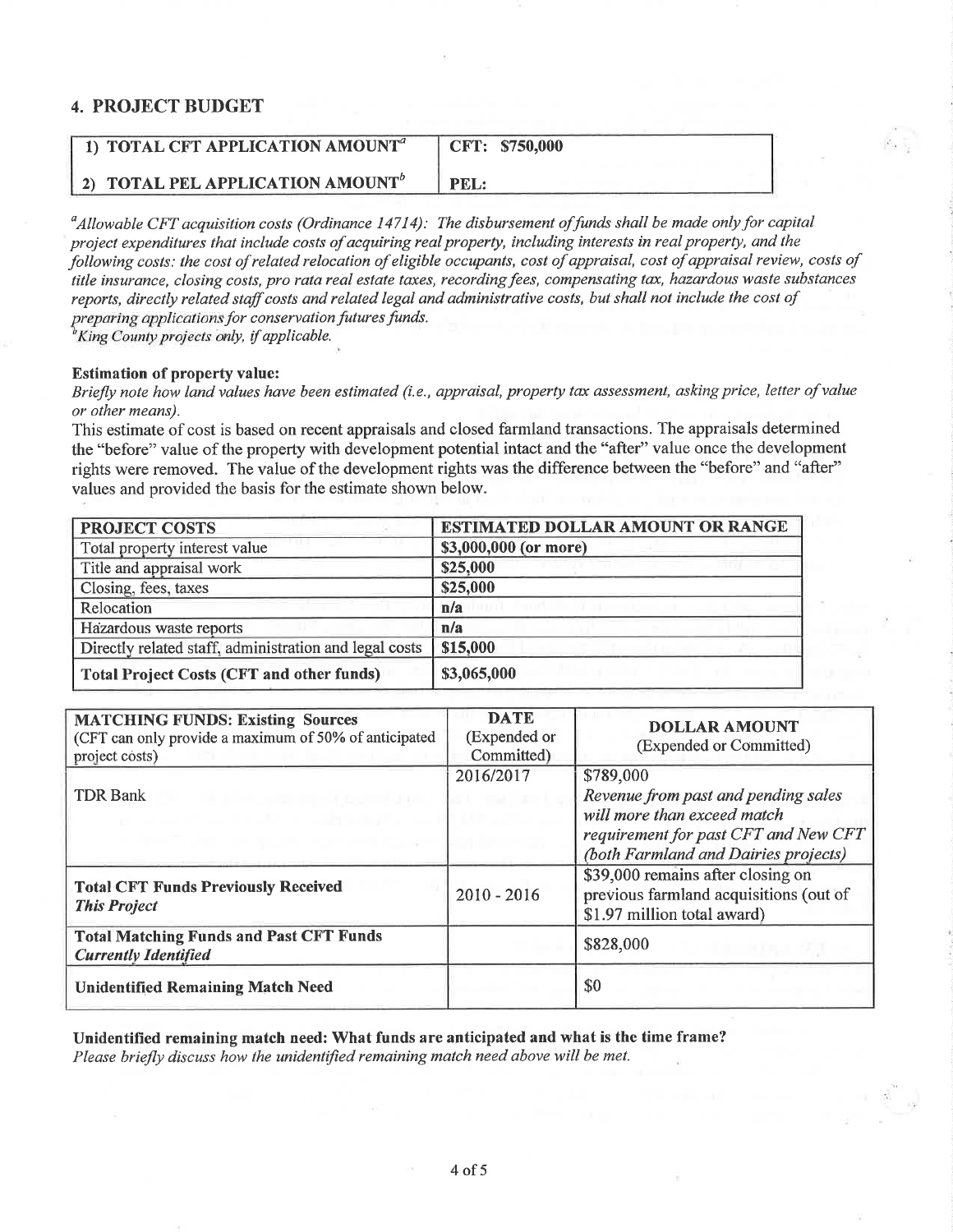### 5. IN\_KIND CONTRIBUTIONS FROM PARTNERSHIPS

| <b>Brief Activity Description</b> | <b>Dollar Value of</b><br>In-kind<br><b>Contribution</b> | <b>Status</b><br>(Completed or Proposed) | <b>Activity Date Range</b><br>(Completion Date or Proposed<br>Completion Date) |
|-----------------------------------|----------------------------------------------------------|------------------------------------------|--------------------------------------------------------------------------------|
| none                              |                                                          |                                          |                                                                                |
| TOTAL                             | Not applicable                                           |                                          |                                                                                |

#### 6. ATTACHED MAPS (*Two maps are now required: 1*) site map and 2) general location map; you may also include one additional map, aerial photo or site photo)

 $8\frac{1}{2}$  x 11" maps are preferred, but 11 x 17" is acceptable if folded and hole-punched for insertion into a three-ring binder.

Site Map that shows the following:

- . Each parcel proposed for acquisition in yellow or distinct shading and an indication ofany parcel proposed for less than fee simple acquisition, such as a conservation easement;
- Location of any proposed development to the site such as parking, trails or other facilities;
- Location of any proposed site restoration;
- o Existing adjacent public (local, state or federal) parks or open spaces labeled and shown in dark green or distinct shading.

Location Map that shows the following:

- o Other permanently protected open spaces (private, non-profit, institutional, etc.) shown in light green or distinct shading;
- . Major water courses such as creeks, rivers, lakes or wetlands;
- Major roads, arterial roads or regional trails.
- Map scale: This map should show approximately a ten-mile radius around the proposed acquisition(s).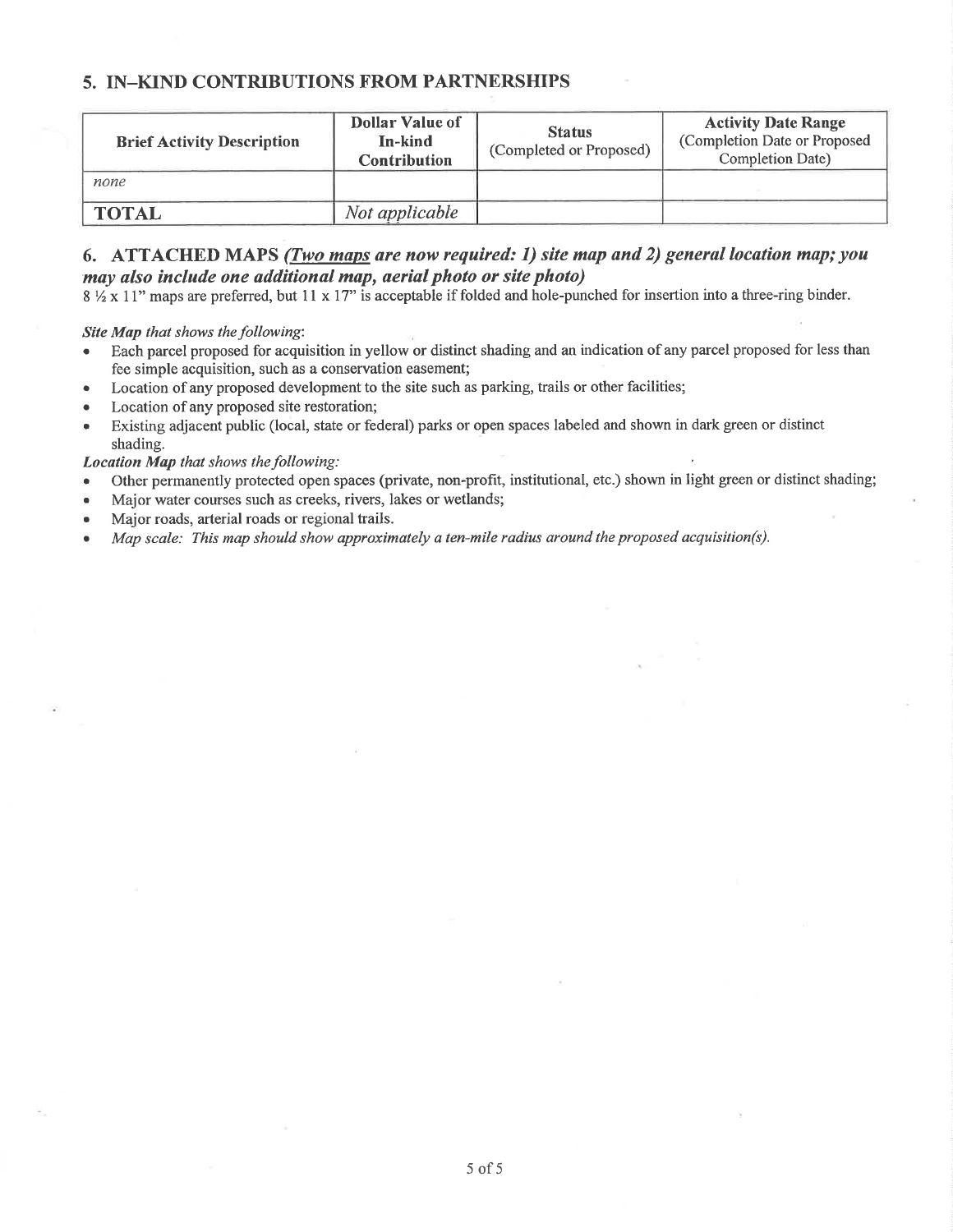# Protecting Farmlands through Regional TDR (Map 1) (CFT Application - March 2016)



 $\overline{\overline{\phantom{0}}}$ 

 $\mathbf 1$ 

 $\overline{2}$ 

3

Public Lands